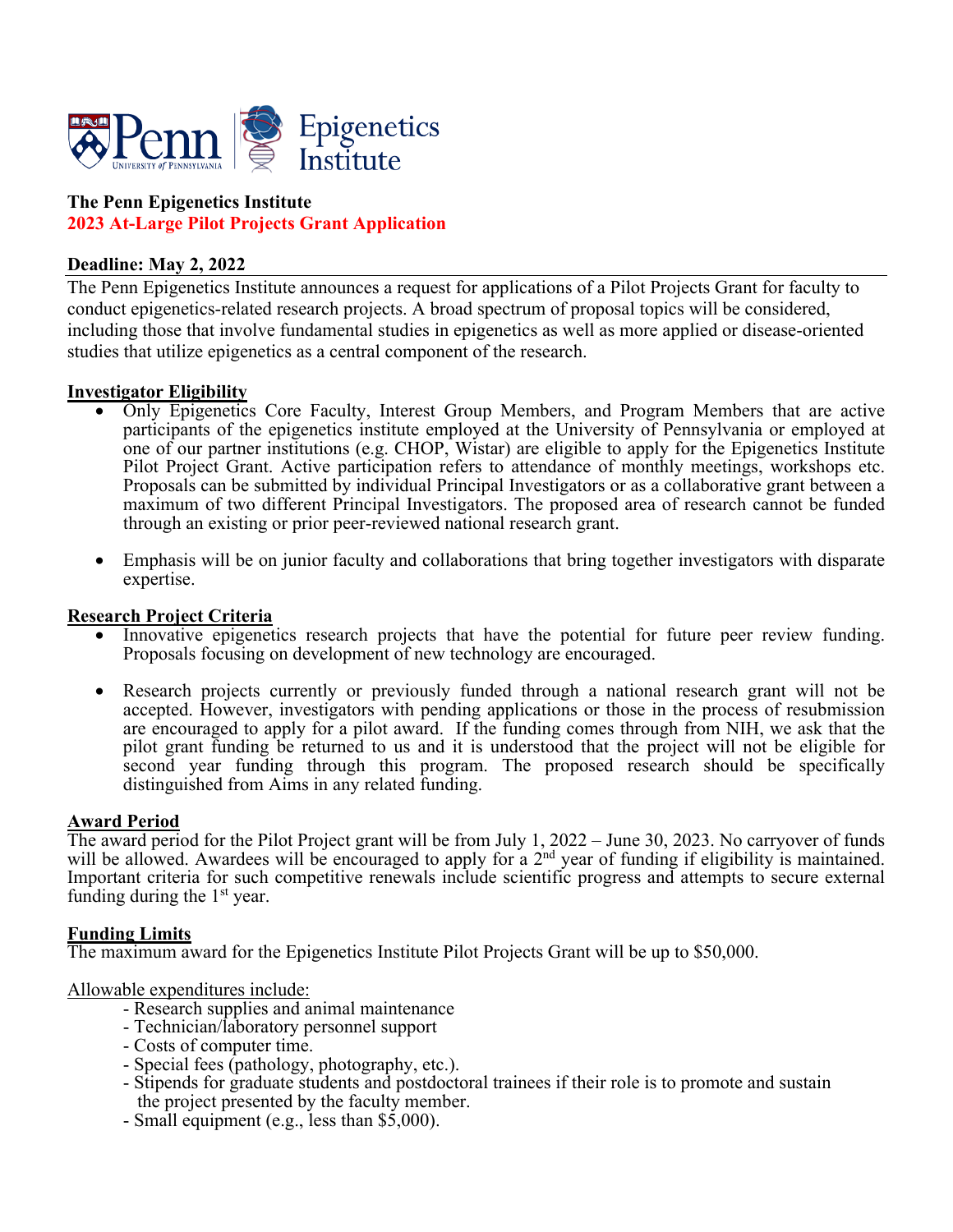Non-allowable expenditures include:

- Secretarial/administrative personnel.
- Office equipment and supplies.
- Faculty Salary
- Tuition.
- 
- Travel.<br>- Purchasing and binding of periodicals and books.
- Dues and membership fees in scientific societies.
- Honoraria and travel expenses for visiting lecturers.
- Recruitment or relocation expenses.
- Office and laboratory furniture.
- Rental of office or laboratory space.
- Patient care expenses, including per diem charge for hospital stay.
- Non-medical or personnel services to patients. Construction or building maintenance.
- 
- Major alterations.
- 

# **Submission Guidelines** • **Cover Page:**

- 
- Title of Project<br>The name of the Epigenetics Pilot Grant you are applying for (At-Large, Epigenetics Spatial Transcriptomics)
- PI/PI's signature and professional title/s<br>Department Chair Signature and title
- 
- **Research Proposal:** The application for an Epigenetics Institute Pilot Project is limited to 2-pages and should conform to the following format:
	-
	-
	- Abstract of Proposed Research<br>- Specific Aims<br>- Significance of research and impact on the field of epigenetics
	- Description of Proposed Research
	- References (will not be included in the 2-page limit)
- **Pilot Project Budget (1 page)**
- **NIH Biosketch:** An NIH format biosketch must be submitted for the **PI and the Co-PI's only.** The Biographical sketch must list's current and pending support.
- **Application should be submitted online through the online application form and all documents should be uploaded at the end of the online application as one single pdf. https://upenn.co1.qualtrics.com/jfe/form/SV\_4GfDeJRFp6uUJhQ**

# **Submission Deadline**

All proposals are due by **May 2nd, 2022 at 11:59 PM EST** for a project start date of **July 1st, 2022**. **LATE SUBMISSIONS WILL NOT BE ACCEPTED.**

# **Post-Award Requirements**

- Once awarded a grant, awardees should be active in the epigenetics community through seminar presentations and participation in local events of the epigenetics community.
- Awardees must submit progress reports and reports successful and independent grant applications resulting from the pilot grant.
- Awardees are required to inform the Epigenetics Institute if the pilot project receives external funding during the project period.
- Awardees must acknowledge the Epigenetics Institute support in all scientific posters, presentations, and publications using the specific language listed below: